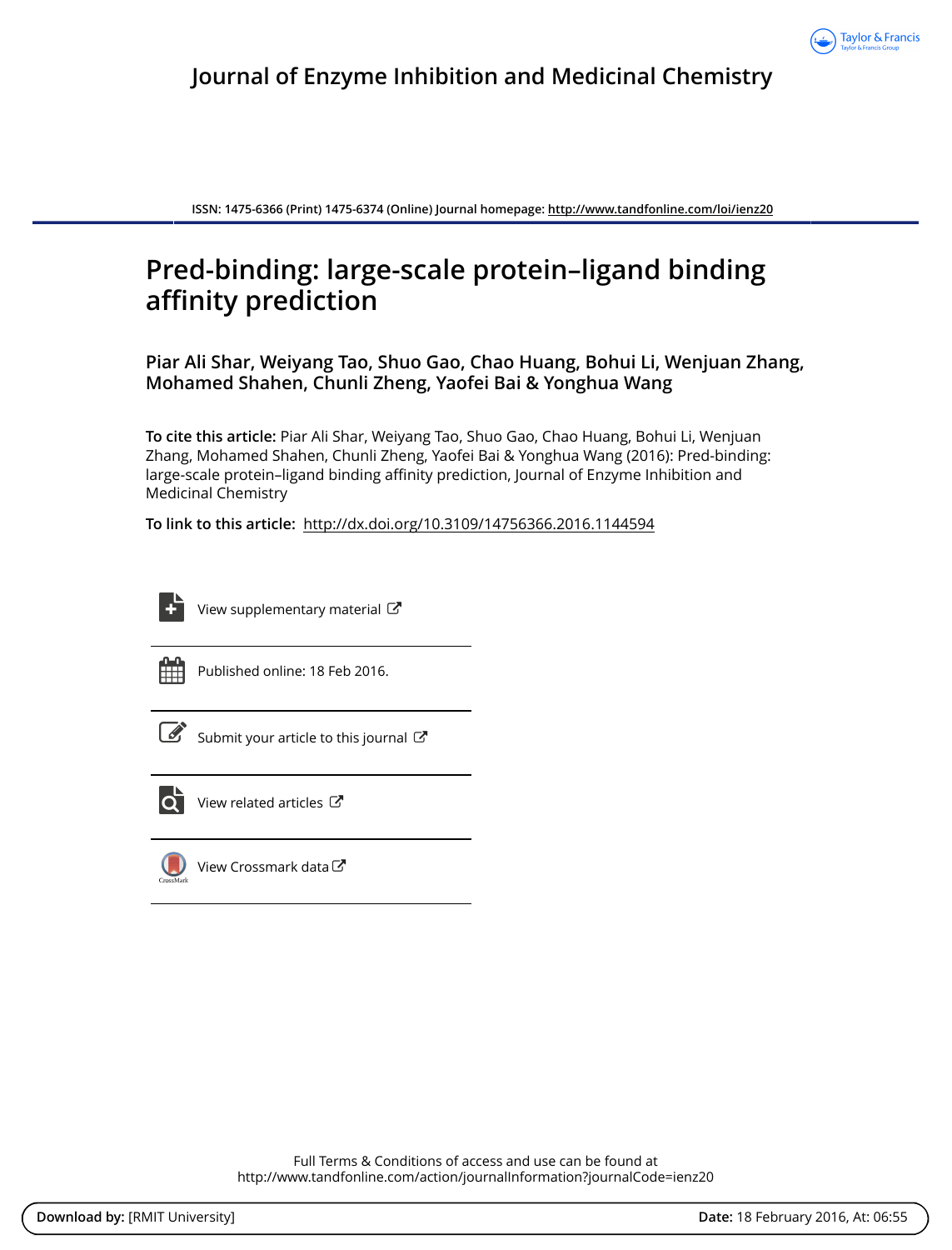# **Journal** of **Enzyme Inhibition** and Medicinal **Chemistry**

http://informahealthcare.com/enz ISSN: 1475-6366 (print), 1475-6374 (electronic)

J Enzyme Inhib Med Chem, Early Online: 1–8 ! 2016 Taylor & Francis. DOI: 10.3109/14756366.2016.1144594



# RESEARCH ARTICLE

# Pred-binding: large-scale protein–ligand binding affinity prediction

Piar Ali Shar, Weiyang Tao, Shuo Gao, Chao Huang, Bohui Li, Wenjuan Zhang, Mohamed Shahen, Chunli Zheng, Yaofei Bai, and Yonghua Wang

Bioinformatics Center, College of Life Sciences, Northwest A & F University, Yangling, Shaanxi, China

#### **Abstract**

Drug target interactions (DTIs) are crucial in pharmacology and drug discovery. Presently, experimental determination of compound–protein interactions remains challenging because of funding investment and difficulties of purifying proteins. In this study, we proposed two in silico models based on support vector machine (SVM) and random forest (RF), using 1589 molecular descriptors and 1080 protein descriptors in 9948 ligand–protein pairs to predict DTIs that were quantified by  $K_i$  values. The cross-validation coefficient of determination of 0.6079 for SVM and 0.6267 for RF were obtained, respectively. In addition, the two-dimensional (2D) autocorrelation, topological charge indices and three-dimensional (3D)-MoRSE descriptors of compounds, the autocorrelation descriptors and the amphiphilic pseudo-amino acid composition of protein are found most important for  $K_i$  predictions. These models provide a new opportunity for the prediction of ligand–receptor interactions that will facilitate the target discovery and toxicity evaluation in drug development.

#### Introduction

The interactions of proteins and targets can regulate several functions of pharmaceutically useful protein targets which include enzymes, ion channels, G protein-coupled receptors (GPCRs) and nuclear receptors<sup>[1,2](#page-7-0)</sup>. These drug target interactions (DTIs) are meaningful to explain biological activities of these proteins. Indeed, some small chemical binders target to multiple proteins and sometimes unfortunately bind to unwanted off-targets<sup>[3](#page-7-0)</sup>. Such unwanted DTIs could be severe and cause harmful side effects. Therefore, identifying suitable targets is a leading urgency in recent drug discovery<sup>[4](#page-7-0)</sup>. Although several methods, such as fluorescence assays, are implementable, the experimental determination of compound–protein interactions remains challenging because of funding investment and difficulties in purifying proteins even nowadays. Thus, the prediction of DTIs based on the structure of drugs and/or their potential targets is crucial for medicinal chemistry<sup>[5](#page-7-0)</sup>.

Computational approaches are reliable and preferable for identifying the drug–target interaction $4$  and have provided more than 50% food and drug administration (FDA)-approved drugs targeting to membranous proteins (GPCRs), nuclear receptors and transporters proteins<sup>[6](#page-7-0)</sup>. Presently, computational methodologies for DTI prediction are divided into two categories, ligand-based and receptor-based approaches<sup>[7](#page-7-0)</sup>. Among ligand-based methods, we can cite quantitative structure–activity relationships (QSAR) and a similarity search-based approach are most reported and used widely<sup>[1](#page-7-0)</sup>. On the other hand, receptor-based methods, such as reverse docking, have also been applied in drug–target-binding

#### Keywords

Binding affinity prediction, drug target interaction, random forest, support vector machine

#### **History**

Received 10 July 2015 Revised 4 January 2016 Accepted 5 January 2016 Published online 16 February 2016

affinity prediction, DTI prediction and drug repositioning<sup>3,7</sup>. In docking method, the structures are evaluated on the basis of a force field or a scoring function<sup>[8](#page-7-0)</sup>. It predicts the preferred conformations and binding strength of a ligand molecule, typically a small organic molecule, as bound to a protein pocket<sup>[9](#page-7-0)</sup>. Docking provides a reasonable accuracy in predicting DTI when 3D structure of protein and large quantities of data are present<sup>[10](#page-7-0)</sup>. Although there are some limitations, it is not accurate when those proteins whose 3D structures are unknown, especially for membranous proteins whose 3D structure is difficult to be crystallized<sup>11,12</sup>. Although homologous modeling provides predicted 3D structures, but it is limited by availability of homolo-gous templates<sup>[13](#page-7-0)</sup>.

A drug's ability to affect a given protein target is related to the drug-target affinity which is basically determined by the chemical and protein structure<sup>[14](#page-7-0)</sup>.  $K_i$  value, representing protein– ligand binding affinity, is the inhibition constant for a drug to bind a targeted protein under a certain experimental condition<sup>15</sup>. For instance, drug binding to a receptor with high  $K_i$ level implies low-binding affinity, and vice versa for low  $K_i$ . Proteochemometric modeling, based on chemical descriptors (features of the ligand) in combination with particular protein descriptors (features of the target), has been successfully applied for studying bioactivity of molecules<sup>16</sup>. Inspired by these successes, we proposed fast predicting models by integrating molecular descriptors, protein descriptors with two powerful statistical methods support vector machine (SVM) and random forest (RF). The models consisted of internal crossvalidation and external tests, which provides a reliable performance with high accuracy. Consequently, the new computational methods for binding-affinity prediction of proteinligand interaction will provide a compelling opportunity to drug target discovery.

Address for correspondence: Yonghua Wang, Bioinformatics Center, College of Life Sciences, Northwest A & F University, Yangling, Shaanxi, 712100, China. E-mail: yh\_wang@nwsuaf.edu.cn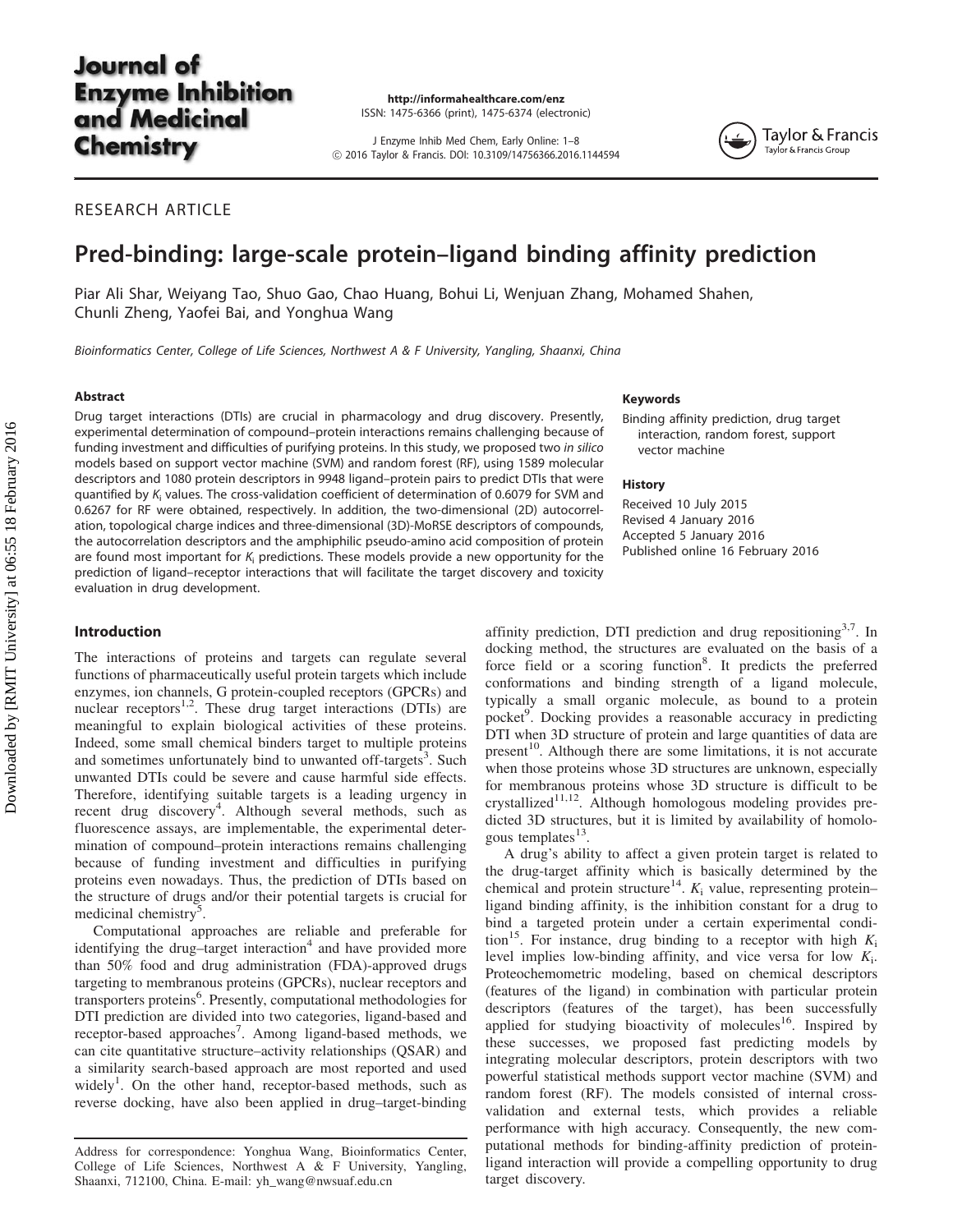#### Methods

#### Dataset

The ligand and target dataset information with known binding affinity was collected from Psychoactive Drug Screening Program  $(PDSP)^{17} K_i$  $(PDSP)^{17} K_i$  $(PDSP)^{17} K_i$  database (http://pdsp.med.unc.edu/kidb.php, as of 1 October 2014), which is a unique resource in the public domain and provides information on the abilities of drugs to interact with an expanding number of molecular targets. In the process of building dataset, some drugs and targets were removed due to their chemical descriptors could not be evaluated. Besides, after analyzing the original  $K_i$  values, we found that there are hundreds of same  $K_i$  values in the database, such as  $1000 \text{ nM}$  and 10 000 nM, which are potential censored data. These repeat  $K_i$ values may strongly affect the accuracy of the following modeling. So we excluded the ligand-target- $K_i$  entries with the repeats number of  $K_i$  more than 70. This threshold was selected according to the following two criteria: (1) maintain entries as many as possible; (2) exclude the censored data as many as possible. Consequently, a dataset which is consisted of 9948 ligand-target- $K_i$  pairs was constructed. There are 2003 ligands and 209 targets without redundancy in this dataset, which were used as a benchmark dataset.

#### Computation of molecular and protein descriptors

The ligand structures were collected from PubChem<sup>18</sup>, DrugBank<sup>[19](#page-7-0)</sup> and ChemSpider databases<sup>20</sup>. The protein sequences were collected from Uniprot database $^{21}$ . To describe the structural and physiochemical features of a molecule, the molecular descriptors were calculated by DRAGON program 5.4 [\(Figure](#page-3-0) [1\)](#page-3-0) (http://www.talete.mi.it/index.htm)<sup>22</sup>. The Dragon software implements about more than 20 molecular descriptors categories (topological descriptors, constitutional descriptors, 2D autocorrelations, topological charge indices, eigenvalue-based indices, molecular properties, etc.), while 75 descriptors, such as nArCSOH, nRCSSH,  $nN = N$  and nSOOH, were eliminated, as these descriptors are constant values for all drugs. Eventually, 1589 descriptors were used for subsequent analysis (Supplementary Table S1). Similarly, to describe the amino acid sequence features of a protein, the protein sequence descriptors like peptide composition, dipeptide composition, autocorrelation descriptors, etc., were calculated using PROFEAT web server $^{23}$ . In total, for each protein, we obtained 1080 protein descriptors for following analysis (Supplementary Table S2).

#### Construction of training set and test set

To provide a more rigorous evaluation of a model's predictive capability, the dataset was split into training (used to build the model) and test (used to validate the model's accuracy) sets. Furthermore, the aforementioned dataset was randomly and equally split into five subsets, and one subset was selected as the test set, while others were selected as the training set. Besides, in this study, all descriptors data were prescaled to the range from  $-1$  to 1, while the  $K_i$  data were transformed to  $\log_2(K_i)$  for modeling.

#### Support vector machine

Support vector machine (SVM) is one of the state-of-the-art algorithms and has been extensively used for regression (SVR) and classification (SVC). When using SVM in regression tasks, the support vector regressor uses a cost function to measure the empirical risk in order to minimize the regression error<sup>[24](#page-7-0)</sup>. In this work, this method has been applied to estimate the nonlinear relationships between the  $K_i$  values of ligand–protein pairs and

their related descriptors. Briefly, given training samples  $Tr = \{(x_i, y_i)\}^n$  where  $x_i$  denotes the *i*th input vector;  $y_i$  indicates the *i*th output value and  $n$  is the total number of samples. The modeling aim is to provide a regression function  $y = f(x)$  that predict outputs  $y_i$  as less error as much by using a new set of input vector  $x_i$ . Mathematically, an SVM regressor is produced as following:

$$
f(x) = \sum_{i=1}^{n} (\alpha_i - \alpha_i^*) K(x, x_i) + b \tag{1}
$$

where  $\alpha_i$  and  $\alpha_i^*$  are Lagrange multipliers, which have been obtained by minimizing the regularized cost function, while, the kernel function  $K(x, x_i)$  was the radial basis function (RBF) which has the highest performance: mance.<br>  $K(x_i, x_j) = e^{-\frac{||x_i - x_j||^2}{2\sigma^2}}$ 

$$
[\mathbf{r}, \mathbf{r}) = \exp(-\alpha ||\mathbf{r}, \mathbf{r}||^2)
$$
 (3)

 $\frac{2\sigma^2}{\sigma^2}$  (2)

or 
$$
K(x_i, x_j) = \exp(-\gamma ||x_i - x_j||^2)
$$
 (3)

There are two parameters associated with RBF kernels: regularization parameter C and the kernel parameter  $\gamma$ . Improper selection of these two parameters can cause overfitting or under fitting problems. Therefore, parameter C and  $\gamma$  play a crucial role in the performance of  $\text{SVM}^{25}$ . Here, the selection of  $C$  and  $\gamma$  were based on the overall accuracy of the internal fivefold cross-validation using the grid search method $^{26}$  $^{26}$  $^{26}$ . In this study, we used a portion of the codes from the LIBSVM suite of programs, which employs a modified version of the sequential minimal optimization (SMO) algorithm<sup>[27](#page-7-0)</sup>.

#### Random forest

Random forest (RF) is considered to be one of the most successful ensemble methods which is fast, robust to noise, does not overfit but provides possibilities for explanation and visualization of its output<sup>[28](#page-7-0)</sup>. In this study, RF was applied as a regression method by constructing a multitude of decision trees at training time and outputting the mean prediction of the individual trees. The procedure can be briefly summarized as follows: suppose the number of training cases were  $N$ , and the total number of descriptors in the regressor were  $M$ . (I) Make  $n$  bootstrap sample sets  ${B_1, B_2, \dots, B_n}$  from the original sample set. (II) Set up an unpruned tree  $T_p(p = 1, \dots, N)$  with each sample set  $B_p$ . At each node of the tree, randomly choose  $m_{\text{try}}$  descriptors on which to make the decision at that node, and then calculate the best splits based on these  $m_{\text{try}}$  descriptors. (III) Output the mean prediction of the individual trees. During the training process, importantly, RF applies a built-in cross validation to estimate test set error via the use of out-of-bag (OOB) samples that are the data not in the bootstrap sample.

In this work, we built RF models using Random Forest soft package which is developed by Leo Breiman et al (available at http://www.stat.berkeley.edu/users/breiman/). As the out-of-bag (OOB) error is used to get the estimates of feature importance, the feature selection is not quite necessary in building the RF models $27,28$ . Here, the number of trees and number of randomly selected descriptors, two tuning parameters in RF, were set to 500 and M/3, respectively.

#### Model validation

In order to wholly evaluate the performance of these *in silico* models, the internal and external validation were performed. Briefly, (1) the dataset was randomly and equally split into five subsets as mentioned previously, and four subsets were selected as training set for modeling, while remaining subset serves as test set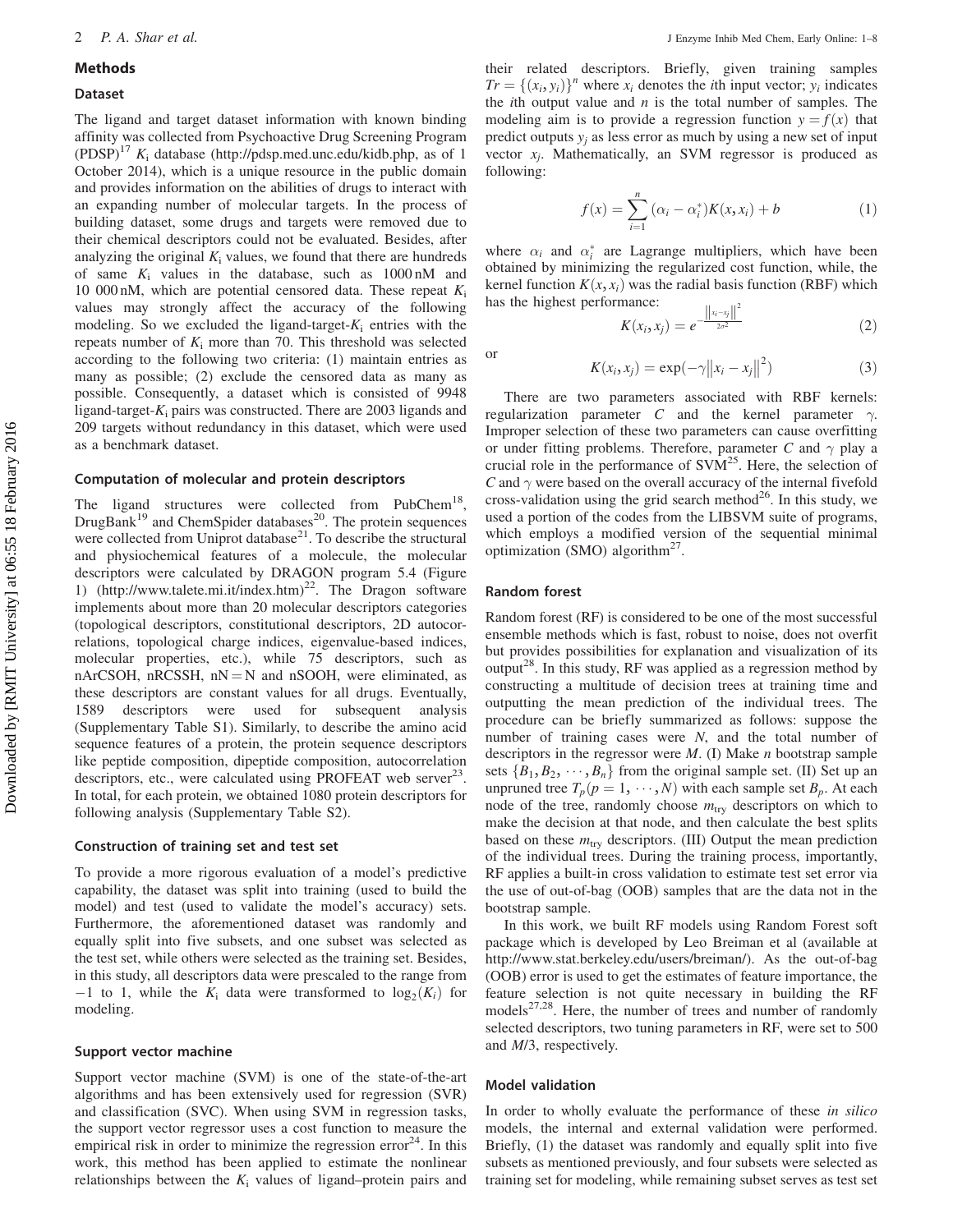<span id="page-3-0"></span>Figure 1. The flowchart of the proposed method for predicting binding affinity.



for validating models. This process was repeated five times until every subset served as test set. (2) Five external independent validations were carried out for all models using different test sets. (3) The performance of RF model was compared with of SVM model using  $F$  test.

$$
F(n_1, n_2) = \frac{MSE_1}{MSE_2} \tag{4}
$$

Here,  $n_1$  and  $n_2$  are the number of samples in the test sets of two compared models,  $MSE<sub>1</sub>$  is the higher mean square error while  $MSE<sub>2</sub>$  is lower mean square error. The MSEs were defined as follows:

$$
MSE = \frac{\sum_{i=1}^{n} (y_i - \hat{y}_i)^2}{n}
$$
 (5)

where  $y_i$  is the *i*th experimental  $\log_2(K_i)$  value,  $\hat{y}_i$  denotes *i*th predicted  $log_2(K_i)$  value, *n* is the total number of samples in the test sets.

#### Results

#### Support vector machines

We adopted Gaussian radial basis function as kernel function for SVM to perform prediction. To provide the highest predicting performance, we optimized two parameters, that is, the penalty

parameter C and the Gaussian function parameter  $\gamma$  using the grid search method. As shown in [Figure 2,](#page-4-0) the optimal pair of  $(C, \gamma)$  is found at the crimson zone which have  $C = 2^7$  and  $\gamma = 2^{-7.5}$ , respectively. Using these parameters, we run the SVM models and make prediction to training set and test set [\(Figure 2\)](#page-4-0).

For training and test sets, the cross-validation coefficient of determination  $(R^2)$  was  $0.8596 \pm 0.0043$  and  $0.6079 \pm 0.0117$ , respectively. The mean squared error (MSE) for the training and test sets were  $2.4591 \pm 0.0729$  and  $7.0487 \pm 0.2619$ , respectively ([Table 1\)](#page-4-0). No obvious overfitting can be observed from these models. The predicted values fall close to the experimental  $log_2(K_i)$  values [\(Figure 3\)](#page-5-0). This good agreement between experimental and predicted  $log_2(K_i)$  values for the test set compounds in the SVM model suggests that this model is reliable and can be applied for binding affinity prediction of certain protein and ligand.

#### Random forest

In this investigation, attempts have been made to predict the  $K_i$ values by RF algorithm. In order to build reliable models, all protein descriptors and ligand descriptors were used as features to build the model and both the training and test sets, which were also constructed. Two adjustable parameters in RF, the number of trees and the number of randomly selected features, were set to 500 and M/3, respectively, according to the defaults. The results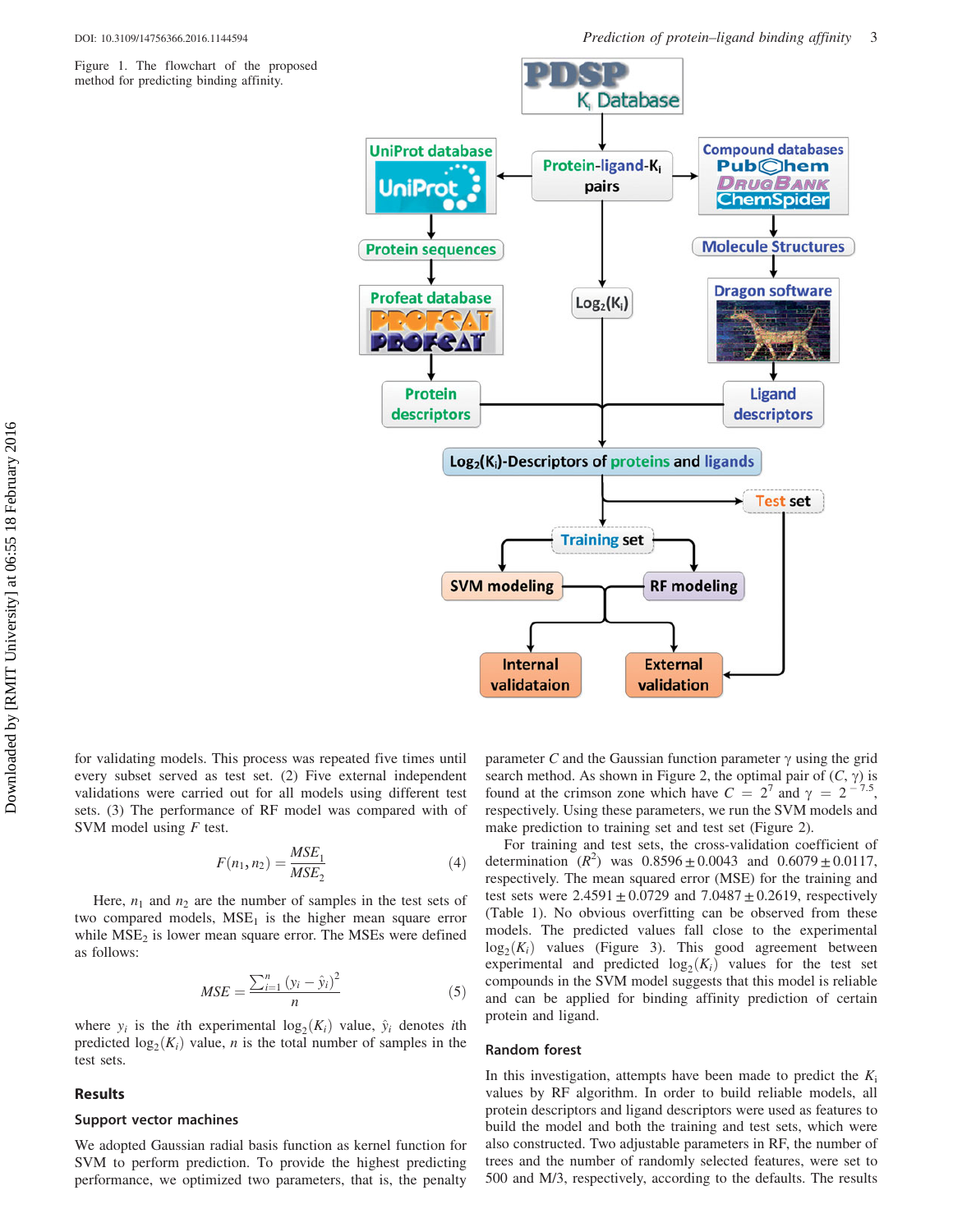<span id="page-4-0"></span>

Figure 2. Grid search ranging from  $C = 2^4$  to  $2^{10}$  and  $\gamma = 2^{-10}$  to  $2^{-4}$ . The optimal prediction was obtained at the point of  $\log_2^{\circ} = 7$  and  $\log_2^{\circ} = -7.5$ .

Table 1. Fivefold cross validation of SVM and RF for  $log_2(K_i)$  prediction of ligand target.

| Model                   | R2                                     |                                          | <b>MSE</b>                                 |                                        |
|-------------------------|----------------------------------------|------------------------------------------|--------------------------------------------|----------------------------------------|
|                         | Internal                               | External                                 | Internal                                   | External                               |
| <b>SVM</b><br><b>RF</b> | $0.8596 + 0.0043$<br>$0.8802 + 0.0025$ | $0.6079 + 0.0117$<br>$0.6267 \pm 0.0238$ | $2.4591 \pm 0.0729$<br>$2.2855 \pm 0.0465$ | $7.0487 + 0.2619$<br>$6.5828 + 0.4075$ |

The numbers of samples in training and test sets are approximately 7958 and 1990, respectively.

obtained by the RF were shown  $R^2$  of 0.8802  $\pm$  0.0025, MSE of  $2.2855 \pm 0.0465$  for the internal validation and  $R^2$  of  $0.6267 \pm 0.0238$ , MSE  $6.5828 \pm 0.4075$  for the external validation, respectively (Table 1). The MSE of the external validation is the same order of magnitude as the MSE of the external validation, which indicates that there is no obvious overfitting problem existing in this model. It can be clearly concluded that the present RF model exhibits satisfactory predictability from both the internal and external points of view with respect to the prediction of the test sets [\(Figure 4\)](#page-5-0).

Additionally, one of the most significant functions of RF is providing possibilities for the explanation of its output for the accessible variable importance. An analysis of the underlying information of the most important descriptors extracted by the RF algorithm allows further conclusions to be drawn. By mapping the descriptors to the block (for compound) or group (for protein) where they belong to, we found a significant difference among the blocks and groups of descriptor ranks (one-way ANOVA,  $p<0.001$ ). Such as the blocks of 2D autocorrelation, topological charge indices and 3D-MoRSE descriptors for compound and the group of autocorrelation descriptors and the amphiphilic pseudoamino acid composition for protein are most important to  $K_i$ prediction ([Figures 5A and B](#page-6-0)). On the basis of the variable importance outputs of RF model, the top 30 chemical descriptors and 30 protein descriptors were picked out for examples. The top 30 chemical descriptors mainly come from four blocks, including the 2D autocorrelation indices, 3D-MoRSE descriptors, RDF descriptors and topological descriptors ([Figure 5C](#page-6-0), Supplementary Table S3), and the top 30 protein descriptors were mainly from three groups, that is, autocorrelation descriptors, quasi-sequenceorder descriptors and amphiphilic pseudoamino acid composition [\(Figure 5D,](#page-6-0) Supplementary Table S4), which are corresponding to the overall importance ([Figure 5A and B\)](#page-6-0).

The chemical and protein descriptors employed in these statistical models may give some insights into the affinity of a ligand binding to a specific protein target. For example, about compound descriptor blocks, the 3D-MoRSE descriptors, such as Mor03p, Mor03v, Mor31p, Mor31v and Mor14m, are the descriptors characterizing the molecular size and 3D information, which are clearly important for the affinity of a ligand binding with the target<sup>29</sup>. The 2D autocorrelation, such as GATS1v, GATS1m, GATS1p, MATS7e, MATS6p, etc., describes how a considered property is distributed along a topological molecular structure, which have been reported a robust model for inhibitory activity toward  $p34^{cdc2}/c$ yclin b kinase enzyme of cytokininderived compound<sup>30,31</sup>. As for the protein descriptor groups, amphiphilic pseudoamino acid composition were depicted by hydrophobicity and hydrophilicity of the constituent amino acids, which plays a pivotal role in protein folding $32$ . And autocorrelation descriptors are defined based on the distribution of amino acid properties along the protein sequence, which can be used to test whether the value of a property at one residue is independent of the values of the property at neighboring residues<sup>31</sup>.

#### **Discussion**

The molecular information encoding into molecular descriptors is the first step into in silico chemoinformatics methods in drug design. There are a range of publications with prediction models for specific drug biological activity, drug toxicity, protein target interaction<sup>33</sup>. Some studies developed models based on Shannon entropy measures and encompassing a multitarget network to predict multitarget drugs. For example, Riera–Fernandez et al. reported a new method based on the Markov–Shannon entropy to evaluate connectivity quality in complex networks, which show overall accuracy of 76.3% and can be applied for molecular and biomedical science and compound–protein binding<sup>34,35</sup>.

Downloaded by [RMIT University] at 06:55 18 February 2016 Downloaded by [RMIT University] at 06:55 18 February 2016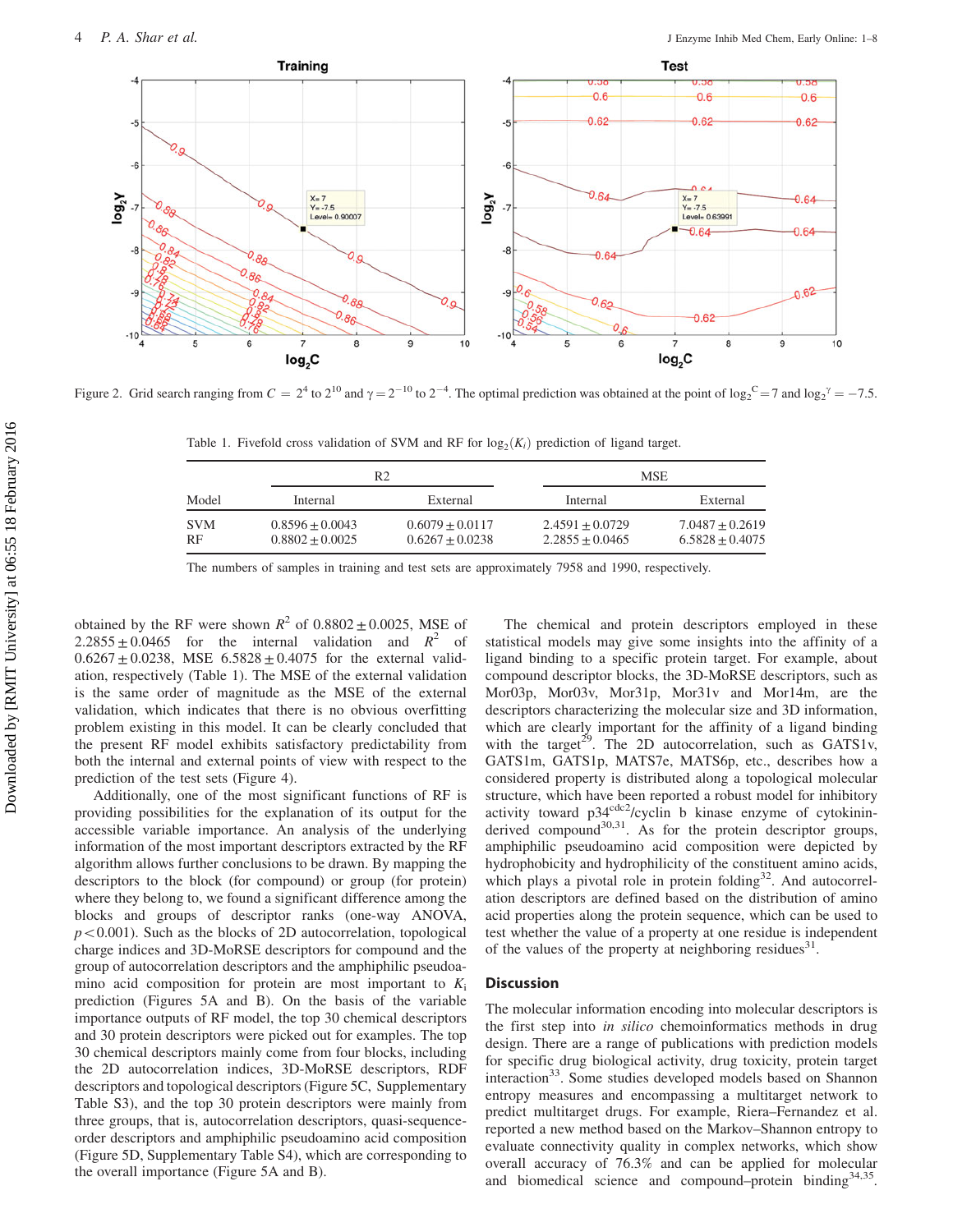<span id="page-5-0"></span>

Figure 3. Experimental versus SVM predicted  $\log_2(K_i)$  values for training set (blue) and test set (red), the blue line is the fitted curve for training set. (For interpretation of the references to color in this figure, the reader is referred to the web version of this article.).



Figure 4. Experimental versus RF predicted  $log_2(K_i)$  values for training set (blue) and test set (red), the blue line is the fitted curve for training set. (For interpretation of the references to color in this figure, the reader is referred to the web version of this article.).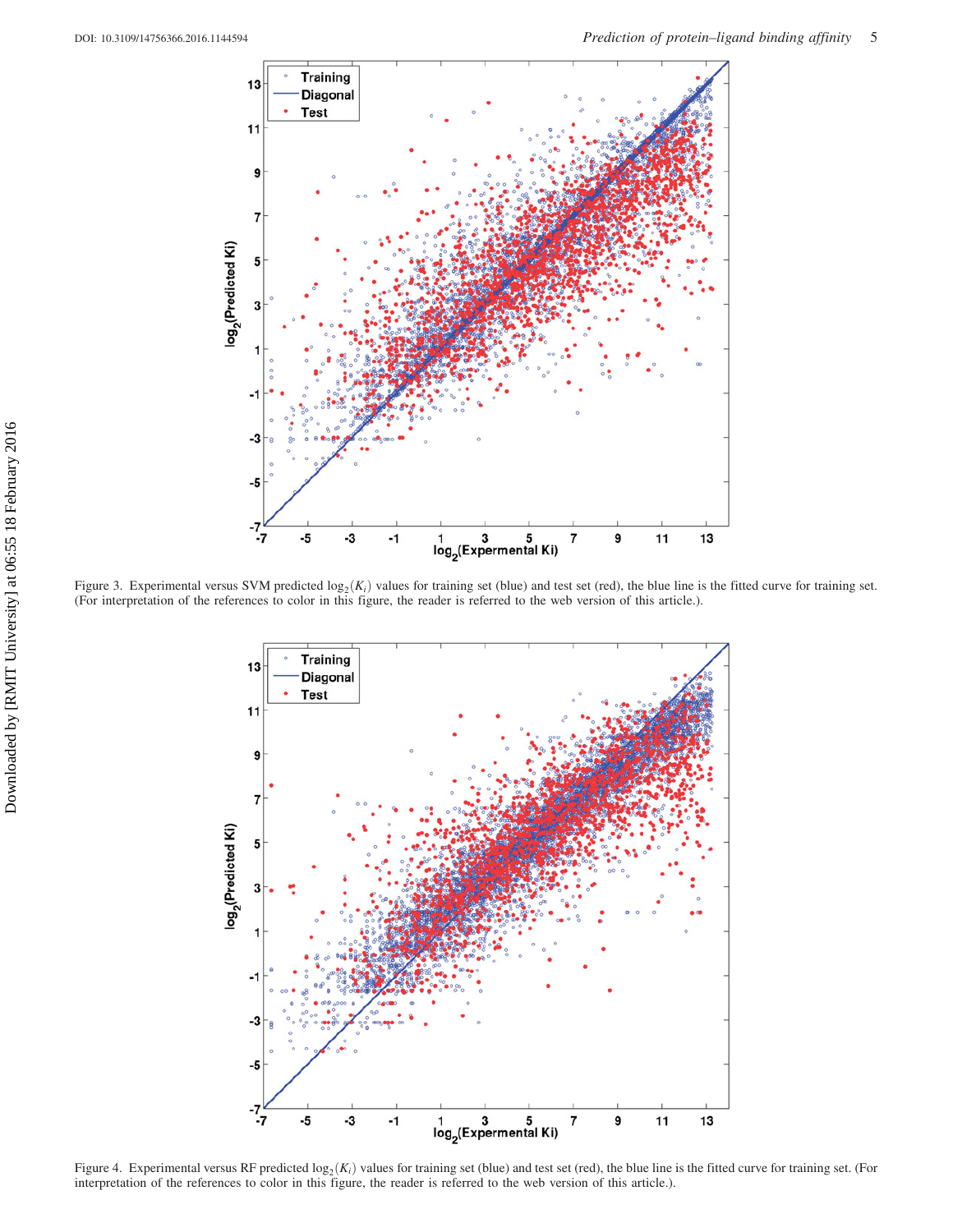<span id="page-6-0"></span>

Figure 5. The relative importance of descriptors: (A) the median of importance order of chemical descriptor blocks base on five-fold cross validation, (B) the median of importance order of protein descriptor groups base on fivefold cross validation, (C) the blocks of top 30 chemical descriptors in a RF model, (D) the blocks of top 30 protein descriptors in a RF model.

Many different computational chemistry, cheminformatics, bioinformatics and systems biology methods were applied to predict drug activities. Luan<sup>36</sup>, Alonso<sup>[37](#page-8-0)</sup>, Prado-Prado<sup>[38,39](#page-8-0)</sup> and coauthors developed multitarget/multiplexing quantitative structure–property relationships models for multiplexing assays of neurotoxicity/ neuroprotective effects of drugs. These models are based on based on two different well-known software MARCH-INSIDE and DRAGON and show accuracy, specificity as well as sensitivity above 80–90%. Also, entropy methods are universal parameters useful to codify biologically relevant information in many systems. Tenorio-Borroto et al. trained and validated for the first time a quantitative structure–toxicity relationships model that correctly classified 91.1% multiplexing assay endpoints of 7903 drugs<sup>40</sup>. All of these works focused on classification problems. If using classifier to predict the DTIs, the accuracy can be influenced by the criteria of classification. Besides, for different proteins, the definition of successful binding may vary. Fortunately, regression models, predicting the discrete rather than binary outcomes according to experimental data, are able to address these problems.

The quality of a QSAR model depends heavily on many factors, including particularly the representation of the object features, features selection and the application of the statistical approaches.[41](#page-8-0) By mapping input variables into a high-dimensional feature space, SVM transforms complex problems into simpler problems to solve, which has been successfully applied in drug targeting, QSAR, artificial intelligence, financial domain,  $\text{etc}^{2,42-46}$ . Combining bagging strategy and decision tree theory, RF sometimes performs very well compared to many other methods, including support vector machines and neural networks and is robust against overfitting<sup>25,47</sup>. In this work, the object features were represented by compound and protein descriptors, and all descriptors were selected to build models except several descriptors which cannot be calculated. For statistical approach,  $K_i$  values were predicted by employing two state-of-art regression models including SVM and RF. Accordingly, as the difference among the performance could be found [\(Table 1](#page-4-0)), we applied the  $F$ -test to quantify the difference between these two models<sup>44</sup>. Although the  $R^2$  of RF seems to be higher than that of SVM for test sets, the  $F$  value (1.071) shows that it is not significant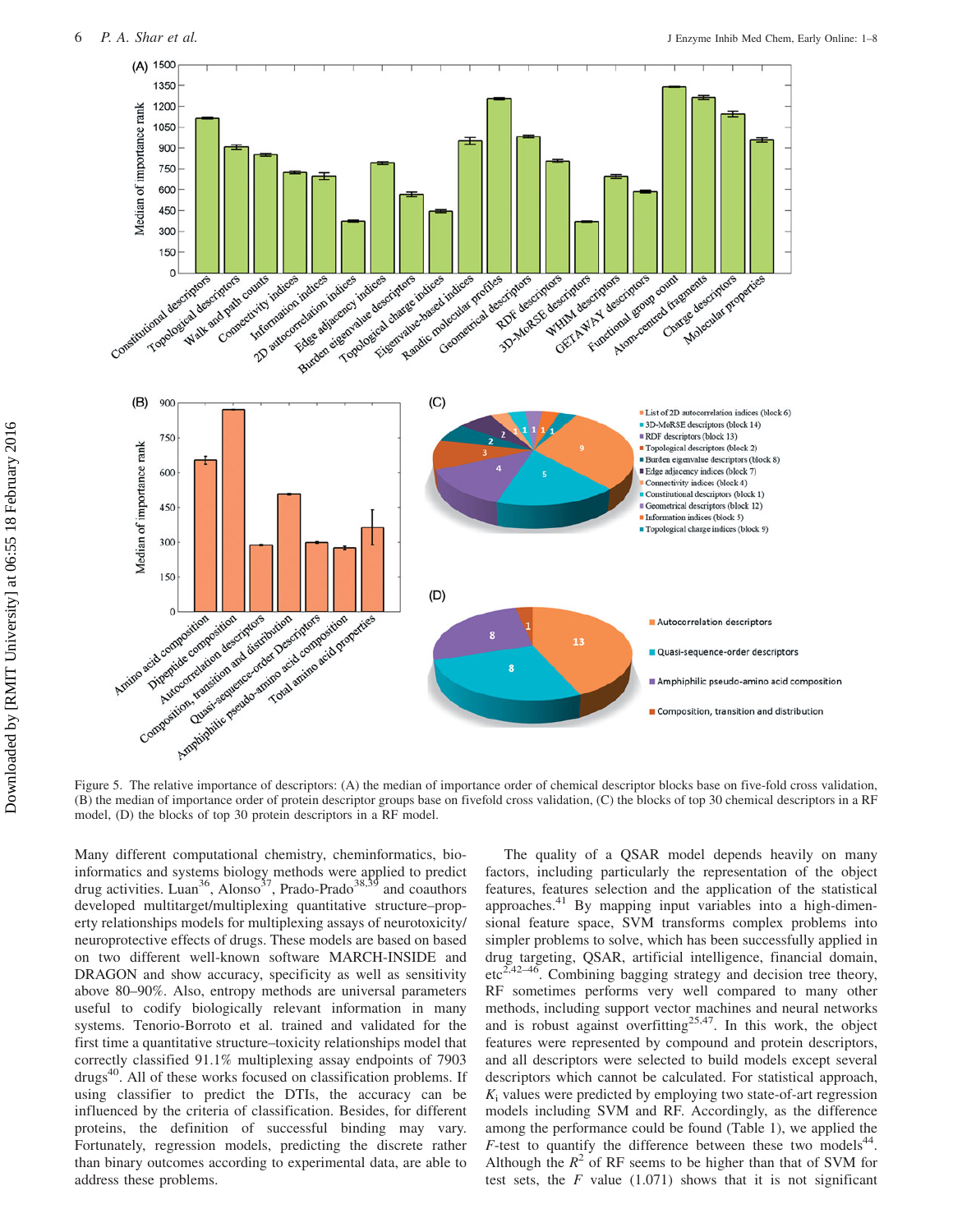<span id="page-7-0"></span>In this work, all the programs were implemented on a Huawei computer (Debian GNU/Linux 8.1 (jessie), two Intel<sup>®</sup> Xeon<sup>®</sup> processors X5650 (2.67 GHz) and 24 GB RAM). The total execution time of the fivefold cross-validation experiment of SVM (22 h, including 20 h for parameters optimization) is longer than that of the RF approach (15 h, without parameters optimization because of default setting). Therefore, RF is much more efficient than SVM for this study if including the optimization procedure. In addition to the robust and efficient features, an ideal regression model would be also interpretable. An important point is that SVM generates black box models that do not have the ability to explain, in an understandable form, the process of how the output was generated<sup>48</sup>. While RF provided the relative importance of variables, it should be useful for guiding the computer-aided drug design and assessing drug potential prior to synthesis.

## Conclusions

In this study, we applied SVM and RF for binding affinity prediction problem based on a large scale data set, which generated two models with an attractive prediction power. The statistical results depicted as  $R^2 = 0.6079$  and MSE = 7.0487 using SVM,  $R^2 = 0.6267$  and MSE = 6.5828 using RF for the test set, which indicates that both models provide a potent  $K_i$ predictability without overfitting. To test which model is more reliable, we applied  $F$  test to compare the performance of RF and SVM. And it was found that they had similar prediction performance. Further, by deep analyzing on the importance of descriptors provided by RF model, we discovered that 2D autocorrelation, topological charge indices and 3D-MoRSE descriptors for compound, and amphiphilic pseudoamino acid composition, autocorrelation descriptors and quasi-sequenceorder descriptors for protein are most important to  $K_i$  prediction. This adopted models and included above information will be helpful for screening and prediction of novel potent target inhibitors, and for further researches on the subject matter.

### Declaration of interest

The authors declared that they have no competing interests. The research is supported by the Fund of Northwest A  $&$  F University and is financially supported by the National Natural Science Foundation of China (Grant No. 31170796 and 81373892).

### References

- 1. Yamanishi Y, Kotera M, Kanehisa M, et al. Drug-target interaction prediction from chemical, genomic and pharmacological data in an integrated framework. Bioinformatics 2010;26:i246–54.
- 2. Li S, Xi L, Wang C, et al. A novel method for protein-ligand binding affinity prediction and the related descriptors exploration. J Comput Chem 2009;30:900–9.
- 3. Wang K, Sun J, Zhou S, et al. Prediction of drug-target interactions for drug repositioning only based on genomic expression similarity. PLoS Comput Biol 2013;9:e1003315.
- 4. Gilson MK, Zhou HX. Calculation of protein-ligand binding affinities. Annu Rev Biophys Biomol Struct 2007;36:21–42.
- 5. Gonzalez-Diaz H. Computational prediction of drug-target interactions in medicinal chemistry. Curr Top Med Chem 2013;13: 1619–21.
- 6. Shim J, Mackerell Jr. AD. Computational ligand-based rational design: role of conformational sampling and force fields in model development. Med Chem Comm 2011;2:356–70.
- 7. Alaimo S, Pulvirenti A, Giugno R, et al. Drug-target interaction prediction through domain-tuned network-based inference. Bioinformatics 2013;29:2004–8.
- 8. Imai T, Hiraoka R, Seto T, et al. Three-dimensional distribution function theory for the prediction of protein-ligand binding sites and affinities: application to the binding of noble gases to hen egg-white lysozyme in aqueous solution. J Phys Chem B 2007;111:11585–91.
- 9. Li H, Leung KS, Wong MH, et al. Improving AutoDock Vina using random forest: the growing accuracy of binding affinity prediction by the effective exploitation of larger data sets. Mol Inf 2015;34: 115–26.
- 10. Nagamine N, Sakakibara Y. Statistical prediction of protein chemical interactions based on chemical structure and mass spectrometry data. Bioinformatics 2007;23:2004–12.
- 11. Yamanishi Y, Araki M, Gutteridge A, et al. Prediction of drug-target interaction networks from the integration of chemical and genomic spaces. Bioinformatics 2008;24:i232–40.
- 12. Koehler Leman J, Ulmschneider MB, Gray JJ. Computational modeling of membrane proteins. Proteins 2015;83:1–24.
- 13. Bordoli L, Kiefer F, Arnold K, et al. Protein structure homology modeling using SWISS-MODEL workspace. Nat Protoc 2009;4:  $1 - 13$ .
- 14. Galdeano C, Gadd MS, Soares P, et al. Structure-guided design and optimization of small molecules targeting the protein-protein interaction between the von Hippel-Lindau (VHL) E3 ubiquitin ligase and the hypoxia inducible factor (HIF) alpha subunit with in vitro nanomolar affinities. J Med Chem 2014;57:8657–63.
- 15. Cao DS, Liang YZ, Deng Z, et al. Genome-scale screening of drugtarget associations relevant to Ki using a chemogenomics approach. PLoS One 2013;8:e57680.
- 16. Van Westen GJ, Swier RF, Cortes-Ciriano I, et al. Benchmarking of protein descriptor sets in proteochemometric modeling (part 2): modeling performance of 13 amino acid descriptor sets. J Cheminform 2013;5:42.
- 17. Roth BL, Lopez E, Patel S, et al. The multiplicity of serotonin receptors: uselessly diverse molecules or an embarrassment of riches? Neuroscientist 2000;6:252–62.
- 18. Wang Y, Xiao J, Suzek TO, et al. PubChem: a public information system for analyzing bioactivities of small molecules. Nucleic Acids Res 2009;37:W623–33.
- 19. Law V, Knox C, Djoumbou Y, et al. DrugBank 4.0: shedding new light on drug metabolism. Nucleic Acids Res 2014;42:D1091–7.
- 20. Pence HE, Williams A. ChemSpider: an online chemical information resource. J Chem Edu 2010;87:1123–4.
- 21. Consortium U. Update on activities at the universal protein resource (UniProt) in 2013. Nucleic Acids Res 2013;41:D43–D7.
- 22. Talete SRL. DRAGON For Windows (Software for Molecular Descriptor Calculations). version. 5.4, Milano, Italy; 2006. Available from: http://www.talete.mi.it.
- 23. Li ZR, Lin HH, Han LY, et al. PROFEAT: a web server for computing structural and physicochemical features of proteins and peptides from amino acid sequence. Nucleic Acids Res 2006;34: W32–7.
- 24. Basak D, Pal S, Patranabis DC. Support vector regression. Neu InfPro - Lett Rev 2007;11:203–24.
- 25. Meyer D, Leisch F, Hornik K. The support vector machine under test. Neurocomputing 2003;55:169–86.
- 26. Lin SW, Ying KC, Chen SC, et al. Particle swarm optimization for parameter determination and feature selection of support vector machines. Expert Syst Appl 2008;35:1817–24.
- 27. Platt J. Sequential minimal optimization: a fast algorithm for training support vector machines. Technical Report MSR-TR-98-14. Microsoft Res; 1998.
- 28. Robnik-Šikonja M. Improving random forests, Machine Learning: ECML 2004, Heidelberg, Berlin: Springer; 2004: 359–70.
- 29. Quillin ML, Breyer WA, Griswold IJ, et al. Size versus polarizability in protein-ligand interactions: binding of noble gases within engineered cavities in phage T4 lysozyme. J Mol Biol 2000;302: 955–77.
- 30. Gonzalez MP, Caballero J, Helguera AM, et al. 2D autocorrelation modelling of the inhibitory activity of cytokinin-derived cyclindependent kinase inhibitors. Bull Math Biol 2006;68:735–51.
- 31. Caballero J, Fernandez L, Abreu JI, et al. Amino acid sequence autocorrelation vectors and ensembles of Bayesian-regularized genetic neural networks for prediction of conformational stability of human lysozyme mutants. J Chem Inf Model 2006;46:1255–68.
- 32. Chou KC. Using amphiphilic pseudo amino acid composition to predict enzyme subfamily classes. Bioinformatics 2005;21:10–19.